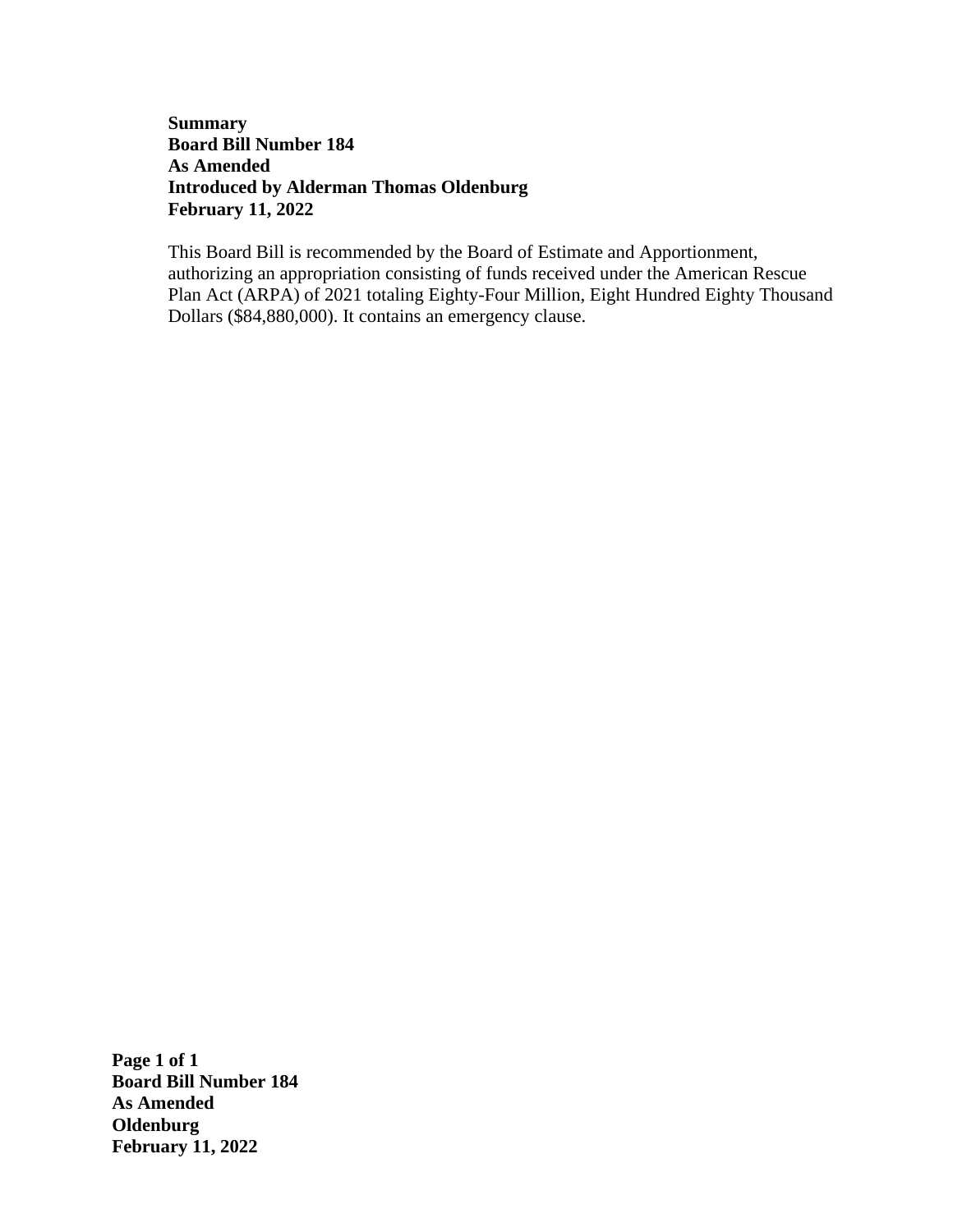### **BOARD BILL NUMBER 184 AS AMENDED INTRODUCED BY: ALDERMAN THOMAS OLDENBURG/PRESIDENT LEWIS REED/ALDERWOMAN CAROL HOWARD/ALDERWOMAN MARLENE DAVIS/ALDERMAN JOSEPH VACCARO/ ALDERMAN JOHN MUHAMMAD/ALDERWOMAN LISA MIDDLEBROOK/ALDERWOMAN PAMELA BOYD/ALDERWOMAN DWINDERLIN EVANS**

 An ordinance, recommended by the Board of Estimate and Apportionment, authorizing an appropriation consisting of funds received under the American Rescue Plan Act of 2021, funds received into the City's Capital fund pursuant to Ordinance Number 60419 as amended by Ordinance Number 61250 representing one-half of the operating balance of the General Fund from the preceding fiscal year and revenues accruing to the Public Safety Infrastructure account of the Economic Development Sales Tax Fund all for the purposes of funding Capital Improvements totaling Eighty-Four Million, Eight Hundred Eighty Thousand Dollars (\$84,880,000) as hereinafter detailed and containing an emergency clause. **WHEREAS,** of the Two Hundred Forty-Nine Million, Thirty-Eight Thousand Twenty-Seven Dollars (\$249,038,027) from the initial installment of relief funds received from the Federal Government pursuant to the American Rescue Plan Act of 2021 (ARPA),the City has appropriated to date One Hundred Forty Million, One Hundred Ninety Five Thousand Twenty Dollars, (\$140,195,020) leaving a total of One Hundred Eight Million, Eight Hundred Forty Three Thousand Seven Dollars, (\$108,843,007) available for appropriation; and **WHEREAS**, among the permitted uses of ARPA funds is the provision of government services to the extent of the reduction in revenue due to the COVID-19 public health emergency and that "government services can include but are not limited to maintenance of infrastructure or pay-go spending for building new infrastructure,

**Page 1 of 4 Board Bill Number 184 As Amended Oldenburg February 11, 2022**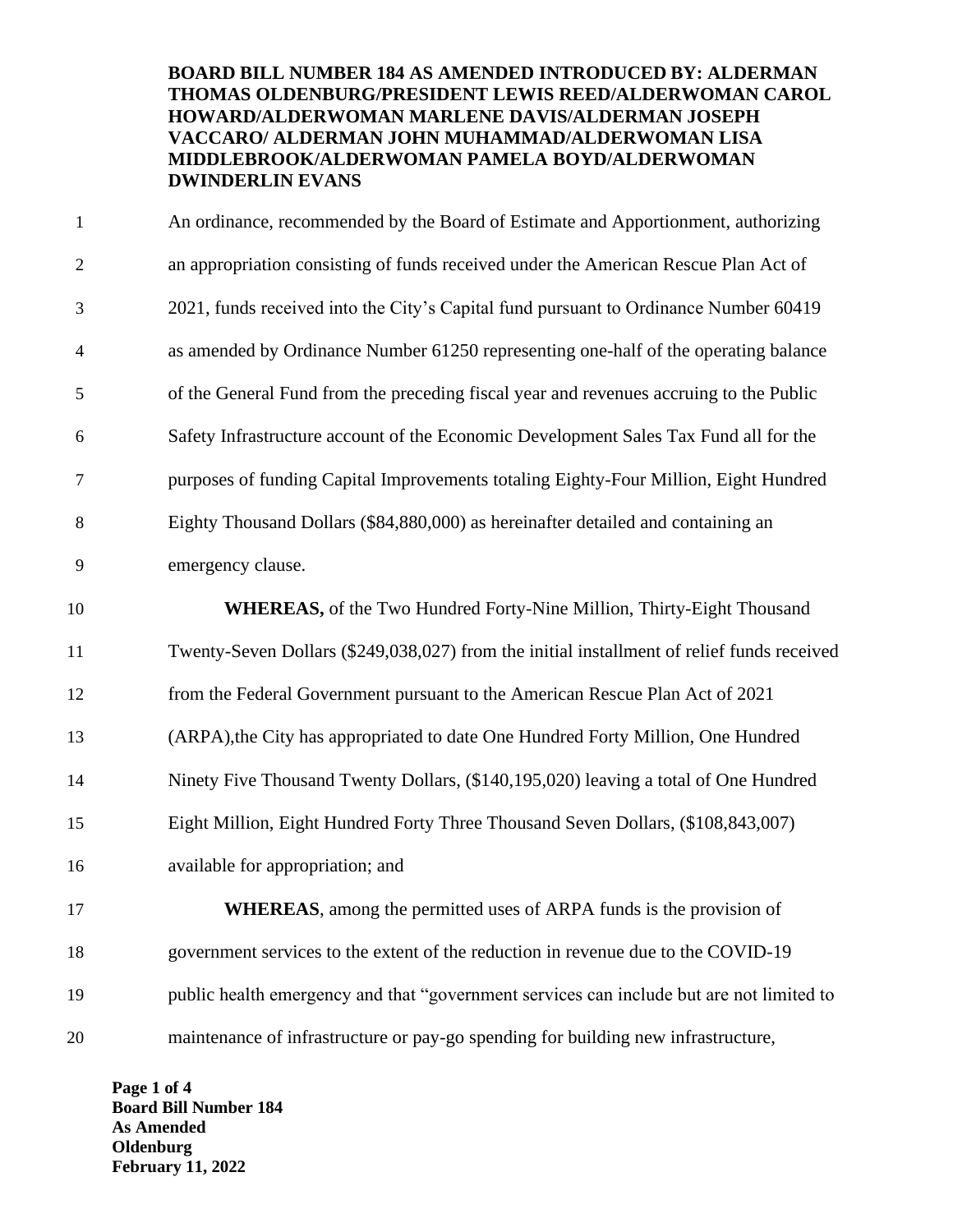| $\mathbf{1}$   | including roads; modernization of cybersecurity, including hardware, software, and           |  |  |  |  |
|----------------|----------------------------------------------------------------------------------------------|--|--|--|--|
| $\overline{2}$ | protection of critical infrastructure; health services; environmental remediation; school or |  |  |  |  |
| 3              | educational services; and the provision of police, fire and other public safety services,";  |  |  |  |  |
| $\overline{4}$ | and                                                                                          |  |  |  |  |
| 5              | <b>WHEREAS</b> , the calculation of revenue loss due to the COVID-19 public health           |  |  |  |  |
| 6              | emergency as prescribed by ARPA in the first of four such annual calculations, estimates     |  |  |  |  |
| 7              | the City's revenue loss to be in excess of One Hundred Fifty Seven Million Dollars,          |  |  |  |  |
| 8              | (\$157,000,000) as of December 31, 2020; and                                                 |  |  |  |  |
| 9              | <b>WHEREAS</b> , pursuant to Ordinance Number 60419 as amended by Ordinance                  |  |  |  |  |
| 10             | Number 61250 a total of Sixteen Million, Four Hundred Thousand Dollars representing          |  |  |  |  |
| 11             | one-half of the operating balance of the General Fund from the preceding fiscal year has     |  |  |  |  |
| 12             | been received into the City's Capital Fund and is available for appropriation; and           |  |  |  |  |
| 13             | <b>WHEREAS</b> , a total of One Million Dollars (\$1,000,000) in revenues accruing to        |  |  |  |  |
| 14             | the Public Safety Infrastructure Account of the Economic Development Sales Tax fund          |  |  |  |  |
| 15             | remains available for appropriation; and                                                     |  |  |  |  |
| 16             | <b>WHEREAS</b> , the Charter of The City of St. Louis, Article XVI, Section 6,               |  |  |  |  |
| 17             | authorizes appropriations when any accruing, unappropriated City revenue is available        |  |  |  |  |
| 18             | and whenever an appropriation exceeds the amount required for the purpose for which it       |  |  |  |  |
| 19             | has been made and when the Board of Estimate and Apportionment recommends same.              |  |  |  |  |
| 20             | BE IT ORDAINED BY THE CITY OF ST. LOUIS AS FOLLOWS:                                          |  |  |  |  |
| 21             | <b>SECTION ONE.</b>                                                                          |  |  |  |  |
| 22             | Pursuant to the recommendation of the Board of Estimate and Apportionment, there is          |  |  |  |  |
|                | Page 2 of 4<br><b>Board Bill Number 184</b><br><b>As Amended</b>                             |  |  |  |  |

**Oldenburg February 11, 2022**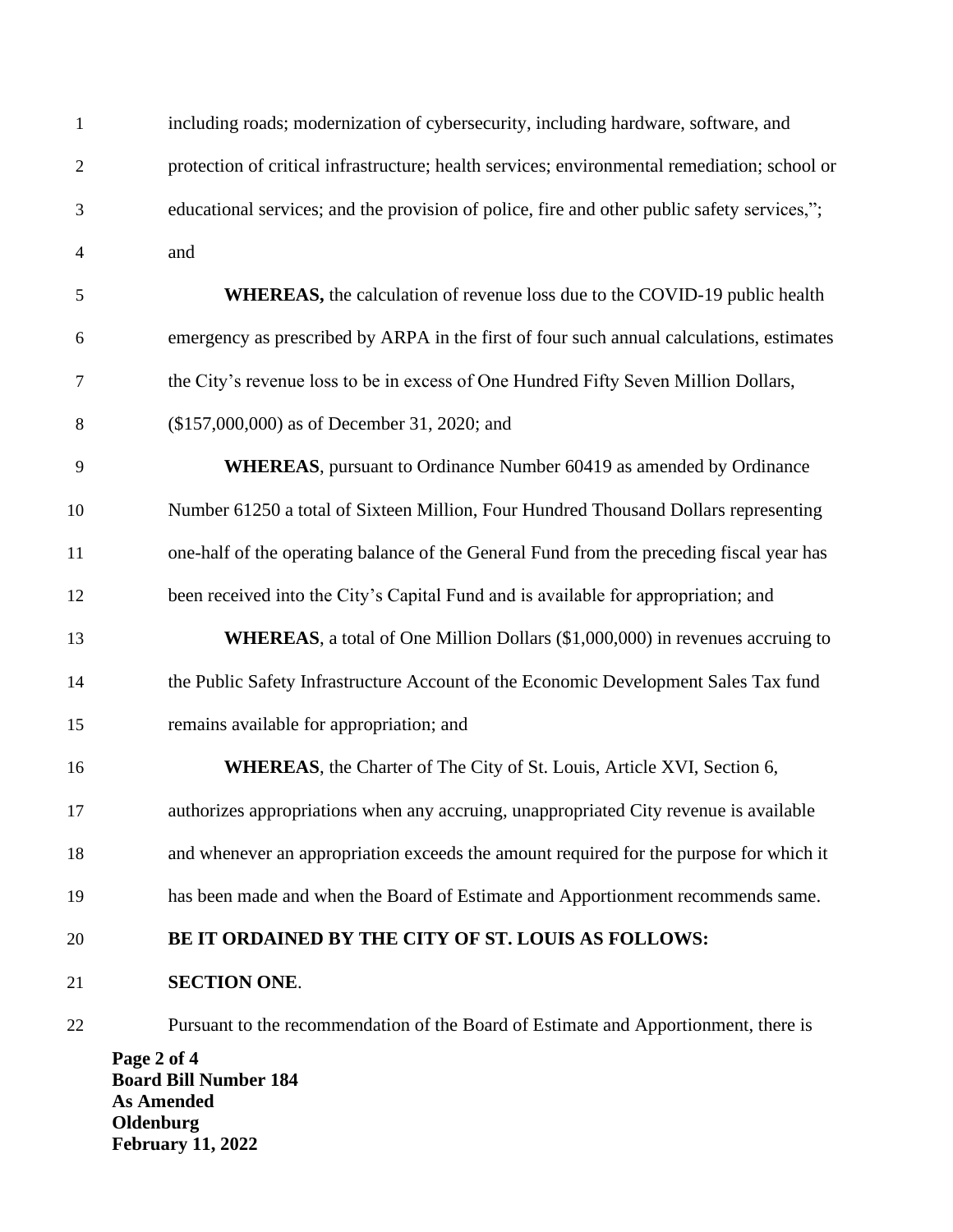| $\mathbf{1}$   | hereby appropriated a total of Eighty-Four Million, Eight Hundred Eighty Thousand        |
|----------------|------------------------------------------------------------------------------------------|
| $\overline{2}$ | Dollars (\$84,880,000) consisting of funds received under the American Rescue Plan Act   |
| 3              | of 2021, funds received into the City's Capital Fund pursuant to Ordinance Number        |
| $\overline{4}$ | 60419 as amended by Ordinance Number 61250 representing one-half of the operating        |
| 5              | balance of the General Fund from the preceding fiscal year and revenues accruing to the  |
| 6              | Public Safety Infrastructure account of the Economic Development Sales Tax Fund all      |
| $\tau$         | for the purposes of funding Capital Improvements as hereinafter detailed.                |
| 8              | <b>SECTION TWO.</b>                                                                      |
| 9              | <b>FUND 1170 AMERICAN RESCUE PLAN ACT FUNDS</b>                                          |
| 10             | There is hereby appropriated and set apart from the initial installment of relief funds  |
| 11             | received from the Federal Government pursuant to the American Rescue Plan Act of         |
| 12             | 2021 (ARPA), a total of Sixty-Seven Million, Four Hundred Eighty Thousand Dollars        |
| 13             | (\$67,480,000) for capital improvements as detailed in Exhibit A.                        |
| 14             | FUND 1217 CAPITAL IMPROVEMENTS FUND                                                      |
| 15             | There is hereby appropriated and set apart out of funds allocated to the City's Capital  |
| 16             | Fund pursuant to Ordinance Number 60419 as amended by Ordinance Number 61250             |
| 17             | representing one-half of the operating balance of the General Fund from the preceding    |
| 18             | fiscal year a total of Sixteen Million, Four Hundred Thousand Dollars (\$16,400,000) for |
| 19             | capital improvements as detailed in Exhibit A.                                           |
| 20             | FUND 1124 ECONOMIC DEVELOPMENT TAX TRUST FUND                                            |
| 21             | There is hereby appropriated and set apart out of sales taxes received into the Public   |
| 22             | Safety Infrastructure account of the Economic Development Sales Tax Fund a total of      |
|                | Page 3 of 4<br><b>Board Bill Number 184</b><br><b>As Amended</b><br>Oldenburg            |

**February 11, 2022**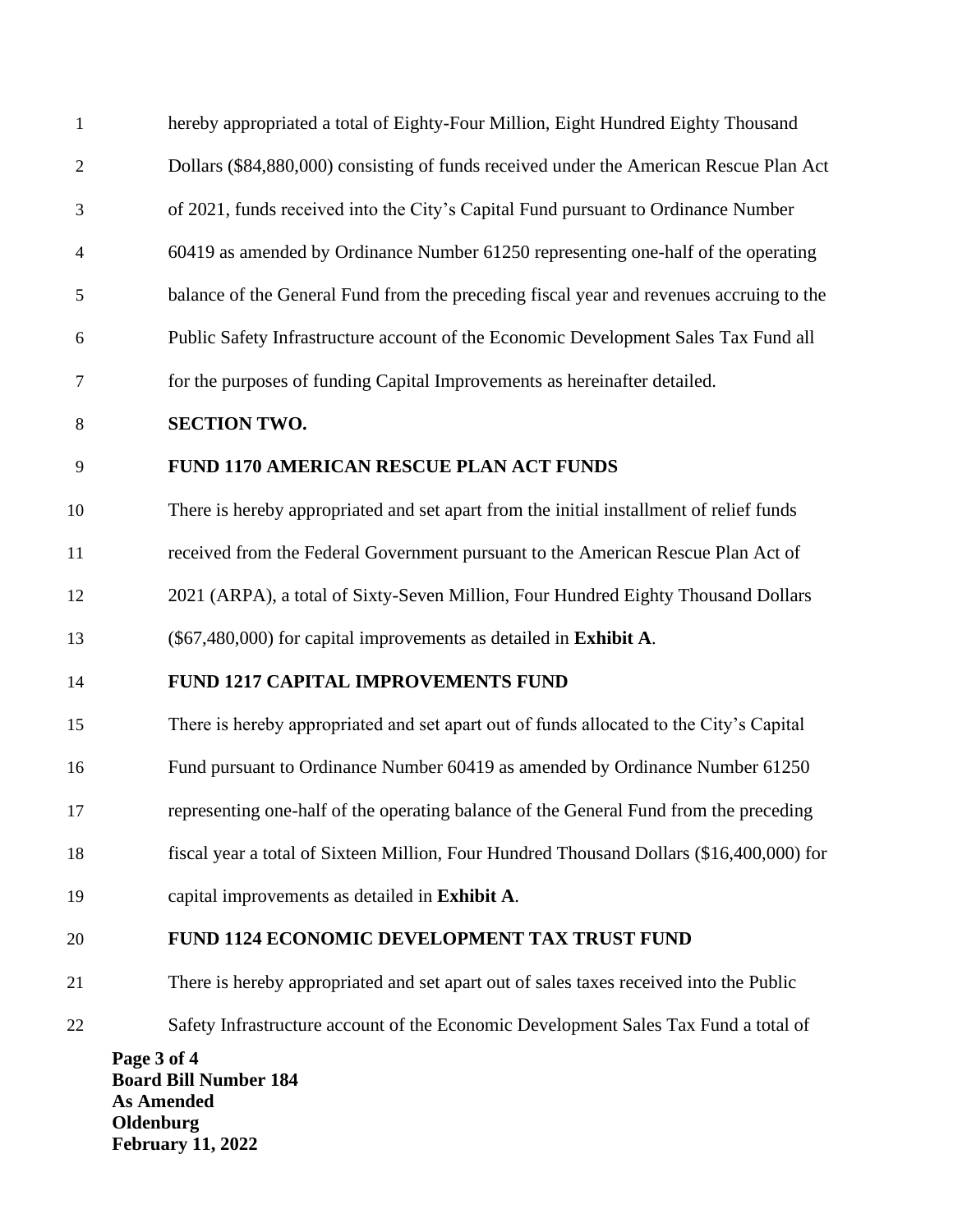| 1 | One Million Dollars (\$1,000,000) for capital improvements as detailed in Exhibit A.      |
|---|-------------------------------------------------------------------------------------------|
| 2 | <b>SECTION THREE.</b>                                                                     |
| 3 | Emergency Clause. This being an ordinance providing for the immediate preservation of     |
| 4 | public peace, health or safety, and providing for public work or improvements and repairs |
| 5 | thereof, it is hereby declared to be an emergency measure within the meaning of Sections  |
| 6 | 19 and 20 of Article IV of the Charter of the City of St. Louis and therefore this        |
|   | ordinance shall become effective immediately upon its passage and approval by the         |
| 8 | Mayor.                                                                                    |

**Page 4 of 4 Board Bill Number 184 As Amended Oldenburg February 11, 2022**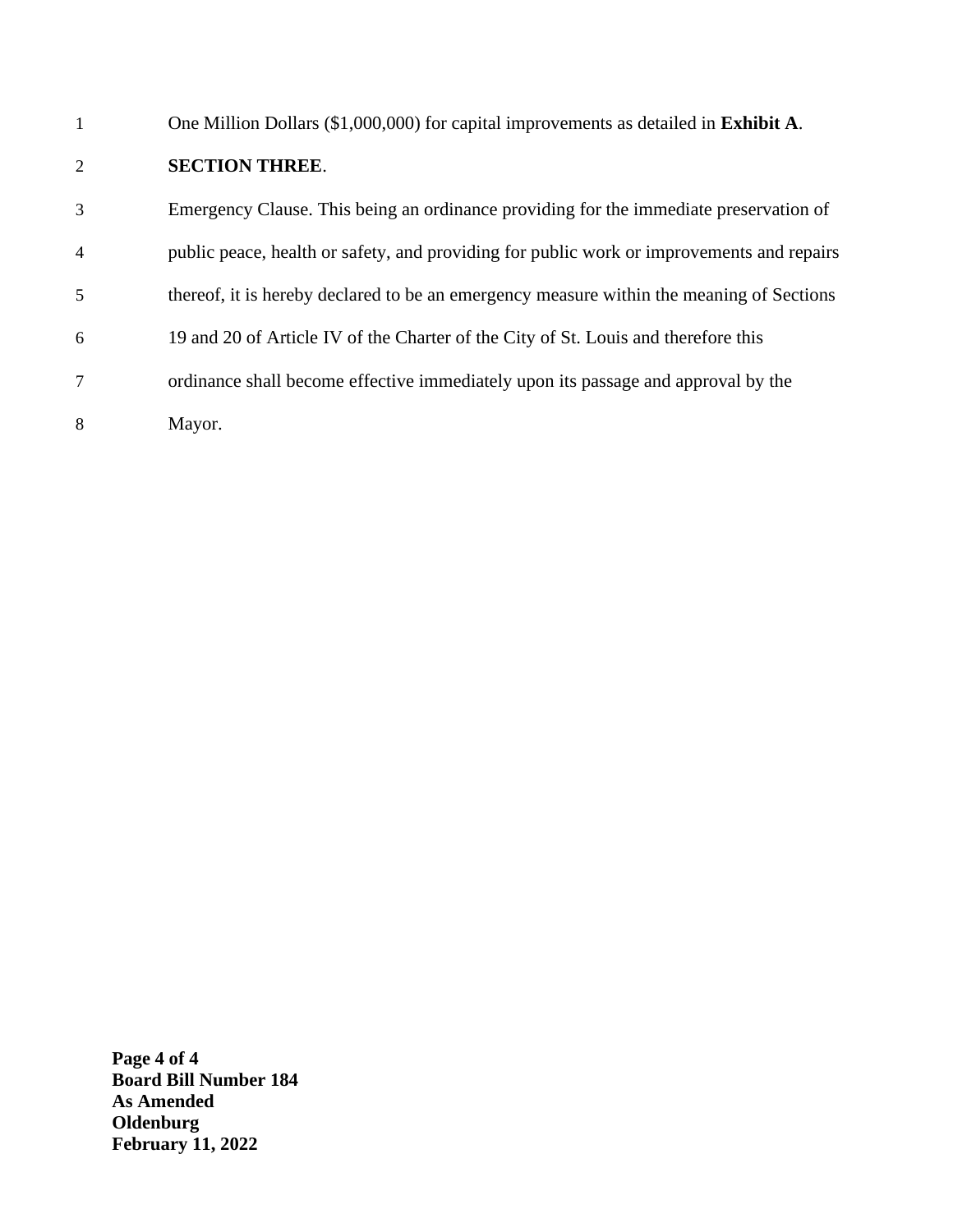**Board Bill Number 184** 

### **EXHIBIT A**

|                   |                                                                             |           |                                 | <b>Fund 1217</b>                     | <b>Fund 1124</b>                             |               |
|-------------------|-----------------------------------------------------------------------------|-----------|---------------------------------|--------------------------------------|----------------------------------------------|---------------|
| Category          | Project                                                                     |           | <b>Fund 1170</b><br><b>ARPA</b> | <b>Capital Fund</b><br>(1/2 Surplus) | <b>Economic Dev</b><br><b>Sales Tax Fund</b> | <b>Total</b>  |
| A) Streets        |                                                                             |           |                                 |                                      |                                              |               |
|                   | Tucker Cycle Track                                                          | $\zeta$ - |                                 | \$<br>$300,000$ \$ -                 |                                              | \$<br>300,000 |
|                   | LED Street Light Conversions                                                |           | 4,200,000                       |                                      |                                              | 4,200,000     |
|                   | Refuse - Trash Task Force Camera Upgrades<br><b>Arterial Street Paving:</b> |           | 1,000,000                       |                                      |                                              | 1,000,000     |
|                   | 1) Union - Enright to Florissant                                            |           | 1,170,000                       |                                      |                                              | 1,170,000     |
|                   | 2) Grand Ave. - Holly Hills to Hall Street                                  |           | 3,120,000                       |                                      |                                              | 3,120,000     |
|                   | 3) Kingshighway - Gravois to Florissant                                     |           | 3,250,000                       |                                      |                                              | 3,250,000     |
|                   | 4) Jefferson - Chippewa to Chouteau                                         |           | 1,040,000                       |                                      |                                              | 1,040,000     |
|                   | 5) Goodfellow - Delmar to Halls Ferry<br><b>Traffic Calming:</b>            |           |                                 | 2,000,000                            |                                              | 2,000,000     |
|                   | 1) Riverview I-70 to Circle                                                 |           |                                 | 1,250,000                            |                                              | 1,250,000     |
|                   | Curbs:                                                                      |           |                                 |                                      |                                              |               |
|                   | Kingshighway - Dr. MLK to I-70<br><b>Median Repair</b>                      |           |                                 | 2,500,000                            |                                              | \$2,500,000   |
|                   | 1) Kingshighway - I-70 West Florissant                                      |           |                                 | 500,000                              |                                              | \$500,000     |
|                   | 2) Goodfellow - Natural Bridge to I-70                                      |           |                                 | 500,000                              |                                              | \$500,000     |
|                   | 3) Natural Bridge - Marcus to Salisbury/Parnell                             |           |                                 | 500,000                              |                                              | \$500,000     |
|                   | 4)Sprinkler Repair                                                          |           |                                 | 350,000                              |                                              | 350,000       |
| <b>B) Bridges</b> |                                                                             |           |                                 |                                      |                                              | 21,680,000    |
|                   | <b>Bridge Repairs</b>                                                       |           |                                 | 2,800,000                            |                                              | 2,800,000     |
|                   |                                                                             |           |                                 |                                      |                                              | 2,800,000     |
|                   | C) Parks, Recreation & Forestry                                             |           |                                 |                                      |                                              |               |
|                   | Rec Center Boiler Replacements(est. 12 of 30)                               |           | 1,944,000                       |                                      |                                              | 1,944,000     |
|                   | Pool Renovations (1 of 7)                                                   |           | 1,000,000                       |                                      |                                              | 1,000,000     |
|                   | Rec Center Roof replacements                                                |           | 2,500,000                       |                                      |                                              | 2,500,000     |
|                   | Tree Removal (Hazardous - Safety)                                           |           |                                 |                                      |                                              | 1,100,000     |
|                   |                                                                             |           | 1,100,000                       |                                      |                                              |               |
|                   |                                                                             |           |                                 |                                      |                                              | 6,544,000     |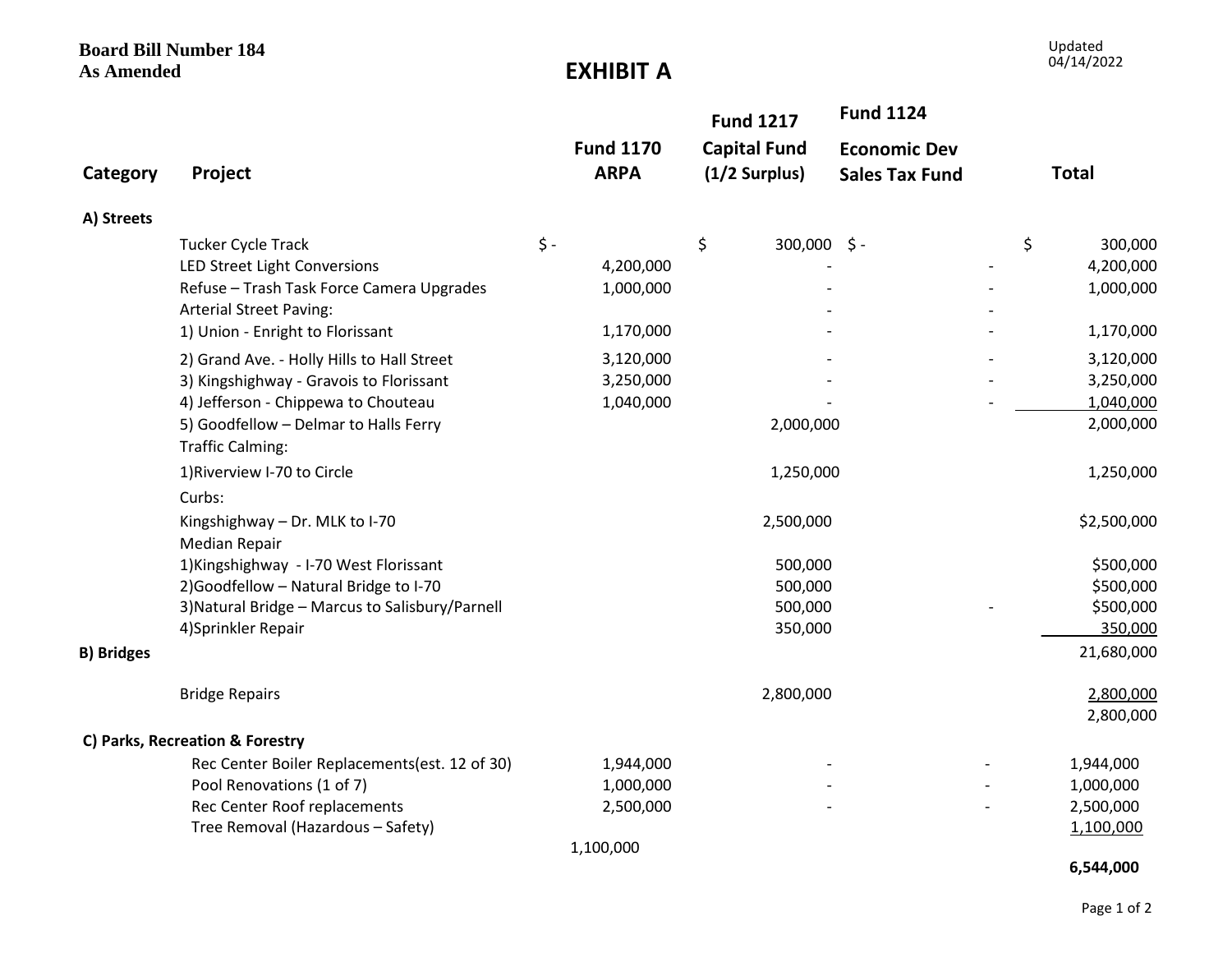# **D) Fire Department (Bldgs. & Equip.)**

|                                   |           |                          |                          | 16,125,000 |
|-----------------------------------|-----------|--------------------------|--------------------------|------------|
| Quint 75' replacements (1)        | 1,207,000 | $\overline{\phantom{0}}$ |                          | 1,207,000  |
| Quint 125' replacements (2)       | 2,840,000 | $\overline{\phantom{a}}$ |                          | 2,840,000  |
| Fire Pumper replacements (9)      | 8,100,000 | $\overline{\phantom{a}}$ |                          | 8,100,000  |
| Van replacement (1)               | 38,000    | $\overline{\phantom{0}}$ |                          | 38,000     |
| Ambulance replacements (8)        | 2,240,000 | $\overline{\phantom{a}}$ | $\overline{\phantom{0}}$ | 2,240,000  |
| Magnagrip exhaust system upgrades | 200,000   | $\overline{\phantom{0}}$ |                          | 200,000    |
| Fire House roof replacements      | 1,500,000 | $\overline{\phantom{a}}$ |                          | 1,500,000  |